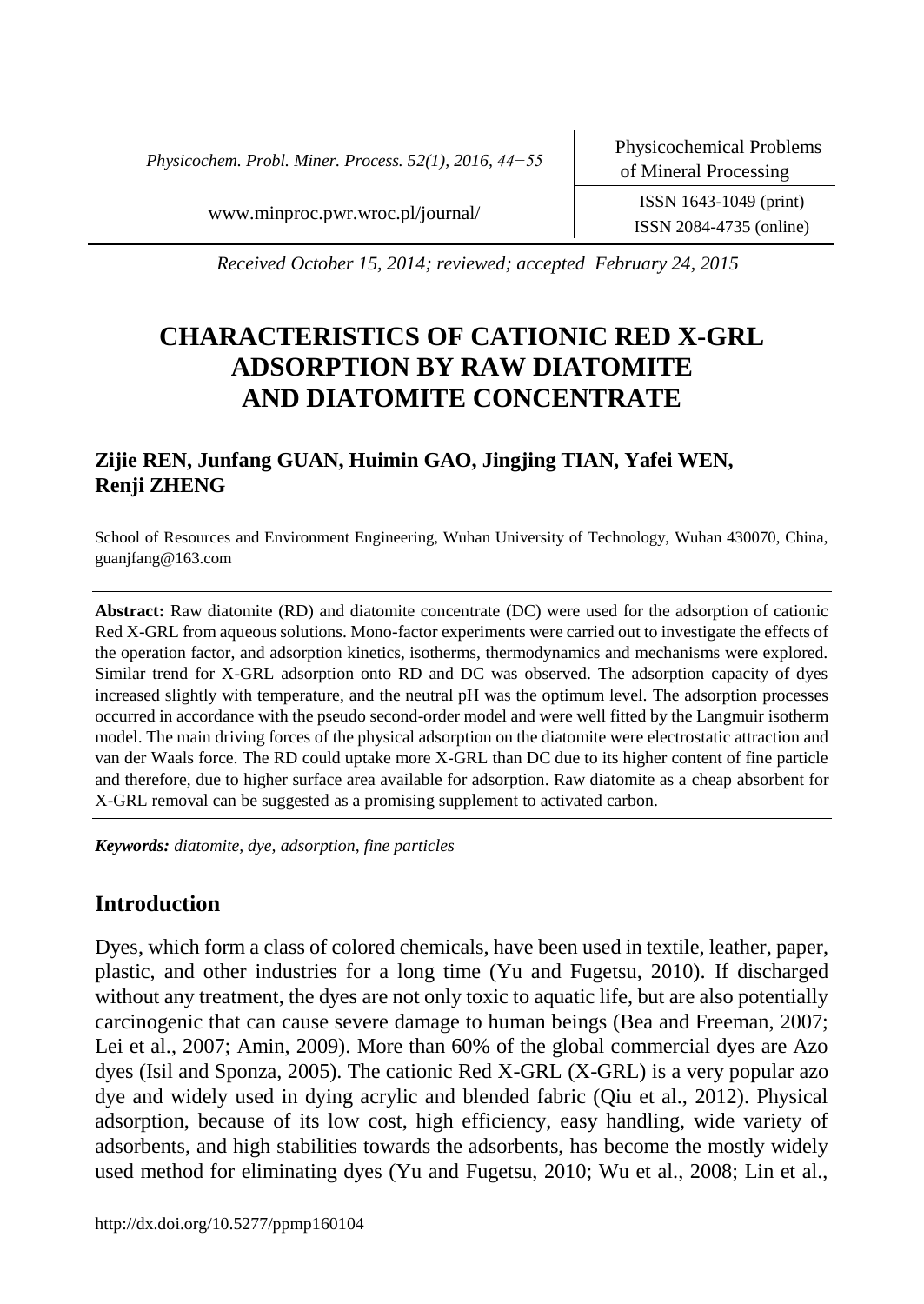2007). The active carbon is the most common and effective absorbent, but its use is limited due to a costly regeneration process (Lim and Okada, 2005).

Diatomite is a non-metallic mineral raw material, which is composed of skeletal remains of single-cell water plants (algae). Diatomite is approximately 500 times cheaper than commercial activated carbon (Erdem et al., 2005). Because of its complex structure with abundant fine microscopic pores, cavities and channels, diatomite has long been applied as a filter aid, filler, insulator, and catalyst support (Ediz et al., 2010; Wang et al., 2011; Bahramian et al., 2008). The diatomite also can eliminate water-soluble organic dyes, especially cationic dyes, because of the silanol groups available on the surface of diatomite particles (Khraisheh et al., 2005A). Diatomite or modified diatomite has shown its effectiveness for the removal of methylene blue, reactive black, reactive yellow (Khraisheh et al., 2005A,B; Tsai et al., 2004), telon red A2R and ramazol golden yellow RGB (Lin et al., 2007), but its use for the removal of X-GRL has not been mentioned previously.

China has substantial diatomite resources, most of which are of moderate quality, having a  $SiO<sub>2</sub>$  content of about 60%-80% (Sun et al., 2013). The impurities in the raw diatomite may block the pores in the diatom skeletons, and thereby decrease the adsorption ability. A comparative study of the adsorption of X-GRL onto low grade diatomite (RD) and diatomite concentrate (DC) obtained by purifying low grade diatomite has not been conducted before.

Objective of this study is to investigate the effects of main operational parameters aiming X-GRL removal by raw diatomite (RD) and diatomite concentrate (DC). Kinetic model, equilibrium isotherm and some thermodynamic parameters were estimated from experimental results. Further, the mechanism of adsorption was explored.

# **Materials and methods**

### **Materials**

The low grade diatomite (RD) was obtained from the Linjiang region of China. The diatomite concentrate (DC) used for the adsorption tests was obtained by scrubbing technique and centrifugation of RD using the previously described procedures (Sun et al., 2013). The chemical and phase compositions of RD and DC were determined by an X-ray Fluorescence (XRF, Axios advanced, PAN Alytical B.V., Netherlands) and X-ray Diffractometer (XRD, D/Max-IIIA, RIGAKU, Japan) with monochromatic Cu K  $\alpha$  radiation in 5–70° at a rate of 0.02°/s. The results of XRF and XRD are shown in Table 1 and Fig. 1, respectively.

DC had higher  $SiO_2$  content and lower extents of  $Al_2O_3$ ,  $Fe_2O_3$ ,  $K_2O$  than the RD. The phase analysis showed that the amorphous opal was the main component, and small amount of illite, quartz and plagioclase existed in both the RD and DC (Ren et al., 2014). However, the extent of impurities in DC was lower than those in RD. The chemical structure of cationic Red X-GRL, the azo-dye used for the adsorption tests with DC and RD, is presented in Fig. 2 (Lei et al., 2007; He et al., 2009; Li et al., 2010).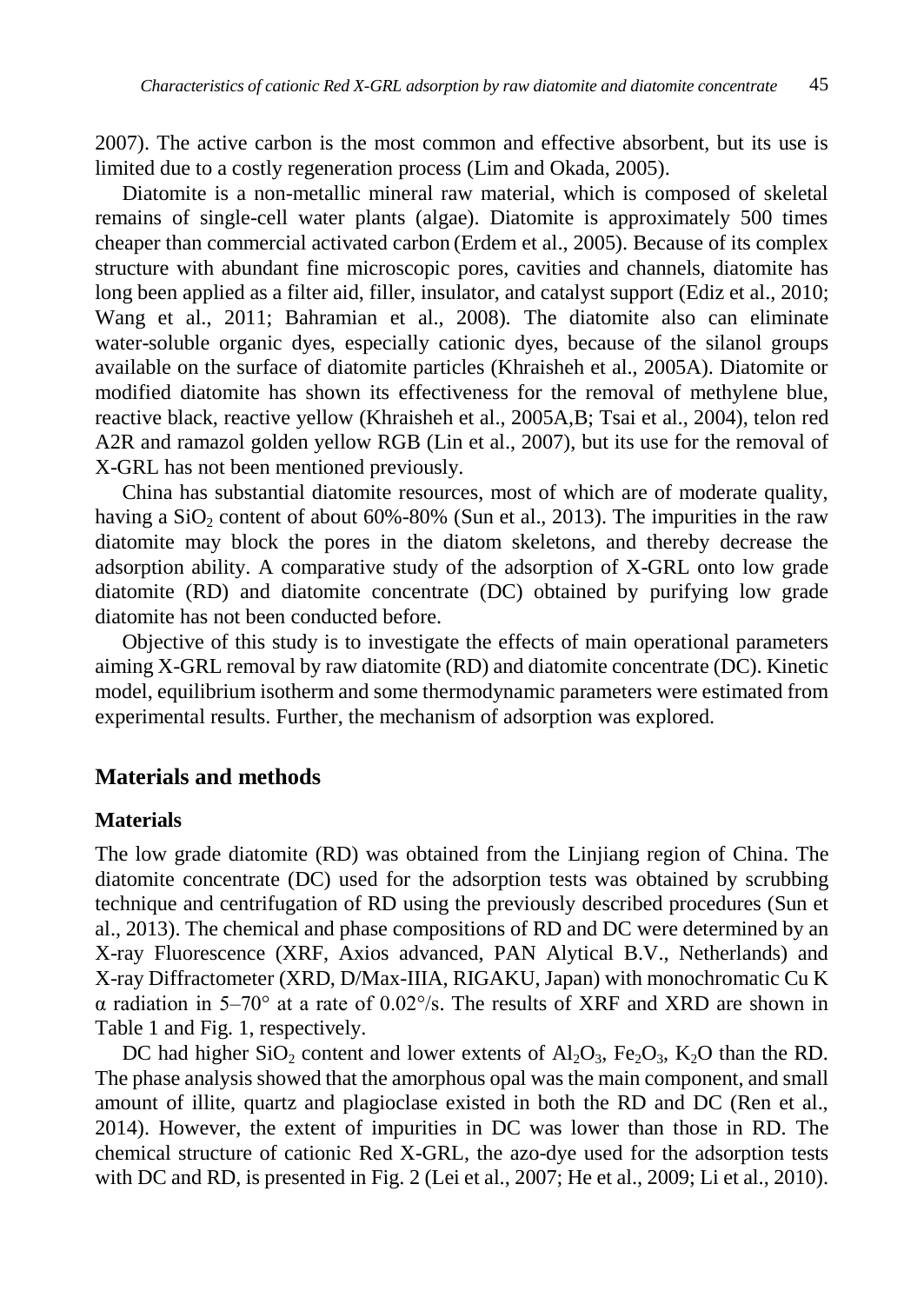| Component SiO <sub>2</sub> Al <sub>2</sub> O <sub>3</sub> Fe <sub>2</sub> O <sub>3</sub> CaO K <sub>2</sub> O Na <sub>2</sub> O L.O.I. <sup>a</sup> |  |  |             |      |      |
|-----------------------------------------------------------------------------------------------------------------------------------------------------|--|--|-------------|------|------|
| RD (wt. %) 78.37 7.15 4.45                                                                                                                          |  |  | $0.46$ 1.00 | 0.40 | 6.46 |
| DC (wt. %) $85.54$ $3.78$ $1.81$                                                                                                                    |  |  | 0.40 0.76   | 0.47 | 6.41 |

Table 1. Chemical composition of RD and DC

<sup>a</sup> Loss on ignition



Fig. 1. XRD patterns of RD and DC



Fig. 2. Chemical structure of cationic Red X-GRL

### **Adsorption tests**

The diatomite sample was added into  $50 \text{ cm}^3$  X-GRL aqueous solution with particular concentration. The solution was agitated at 150 rpm in a thermostat shaker (85-2, Wenhua, Jintan, China) prior to centrifuging at 4000 rpm for 5min. The supernatant was used to determine the concentration of the residual X-GRL using a MAPADA, V-1100D spectrophotometer at 535nm. The conditions of adsorption experiments are given in Table 2. The final concentrations were calculated with the absorbance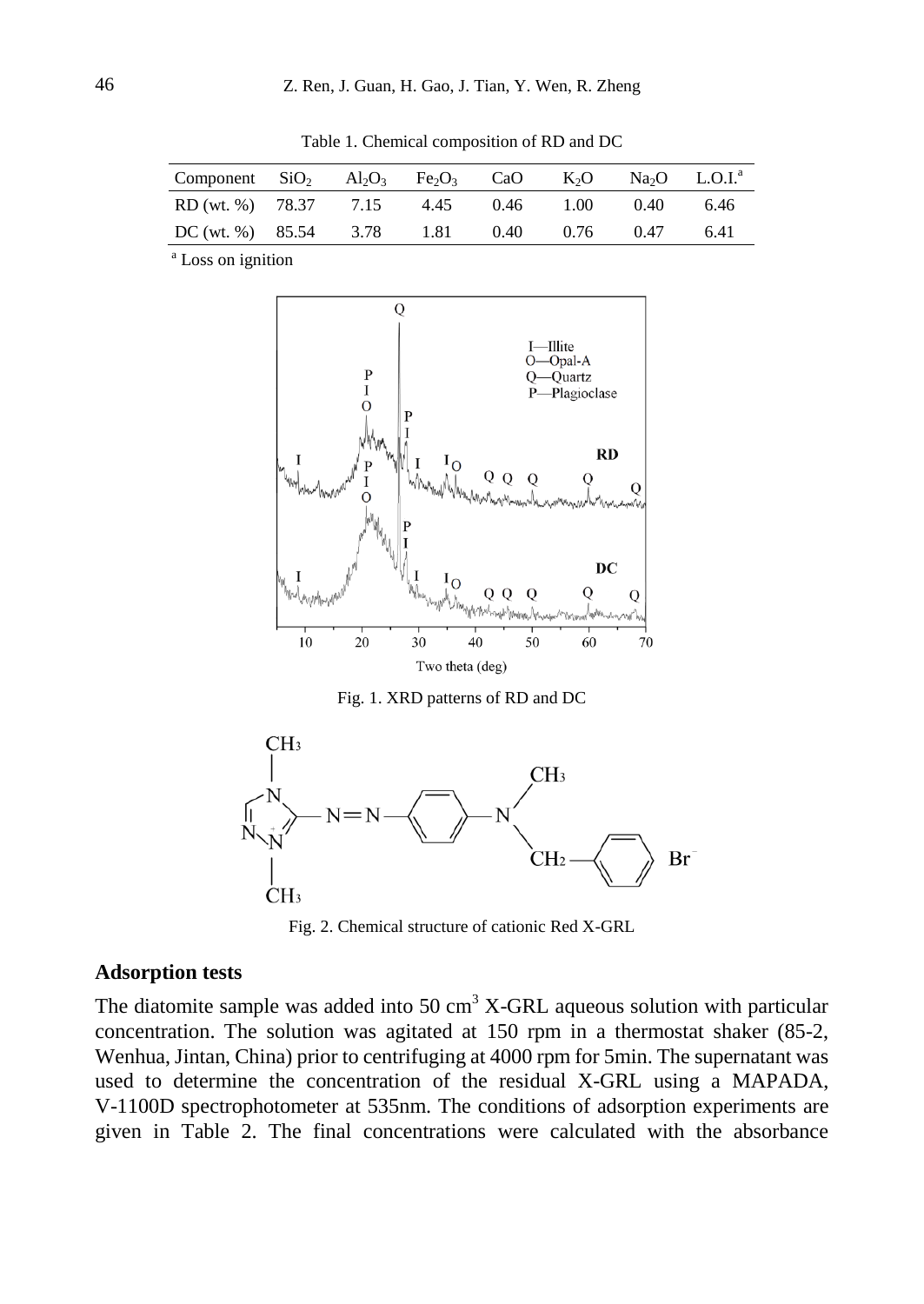standards curve. The X-GRL removal data was calculated using the method described by Lei et al. (2007).

|                                    | Adsorption<br>temp. $(^{\circ}C)$ | pH       | Initial Con. of<br>$X$ -GRL (mg/dm <sup>3</sup> ) | Adsorbent Con.<br>$(g/dm^3)$ | Contact time<br>(min) |
|------------------------------------|-----------------------------------|----------|---------------------------------------------------|------------------------------|-----------------------|
| Effect of adsorption temp.         | $20 - 40$                         |          | 20                                                | 0.8                          | $0.5 - 15$            |
| Effect of adsorbent con.           | 20                                |          | 20                                                | $0.6 - 2.4$                  |                       |
| Effect of initial pH               | 20                                | $3 - 11$ | 20                                                | 0.8                          |                       |
| Effect of initial con. of<br>X-GRL | 20                                |          | $4 - 28$                                          | 0.8                          |                       |

Table 2. Conditions of adsorption experiments

# **Analytical methods**

The morphology of the diatomite skeletons in RD and DC was identified by scanning electron microscopy (SEM, JSM-5610LV, JEOL Ltd., Japan) with an accelerating voltage of 20 kV. Adsorbent samples were removed from the X-GRL solution after equilibrium is achieved and drying at 70  $\degree$ C for preparation for the analysis. FT-IR spectra of the samples were obtained using a Nicolet spectrophotometer (IS-10, US).

# **Results and discussion**

# **Effect of operation parameters**

The mono-factor experiment method was adopted to investigate the effect of individual operational parameters including temperature, adsorbent concentration, initial pH, and initial concentration of X-GRL. Figure 3 shows the influence of these parameters on X-GRL removal.

# **Effect of adsorption temperature**

As shown in Fig. 3a, the adsorption of X-GRL onto RD increased rapidly with increasing contact time from 0 to 1 min. The fast adsorption at the initial stage may be due to the higher driving force along with the availability of both the uncovered surface area and the active silanol groups on the RD. Subsequently, the adsorption rate slowed down with further increase in contact time. This could be attributed to the reduction of both the extent of the uncovered surface area and remaining active silanol groups. It took around 11 minutes to reach adsorption equilibrium for X-GRL on to RD.

The adsorption of X-GRL onto DC also increased with an increase in contact time, but at a comparatively slower rate as compared to adsorption onto RD (Fig. 3b). It also took around 11 minutes to reach adsorption equilibrium for X-GRL onto DC, while the X-GRL removal rate by DC was much lower. An increase in the X-GRL uptake onto both the RD and DC was observed with an increase in temperature from 20 to 40 ℃. This indicates that X-GRL adsorption on both the RD and DC was an endothermic process.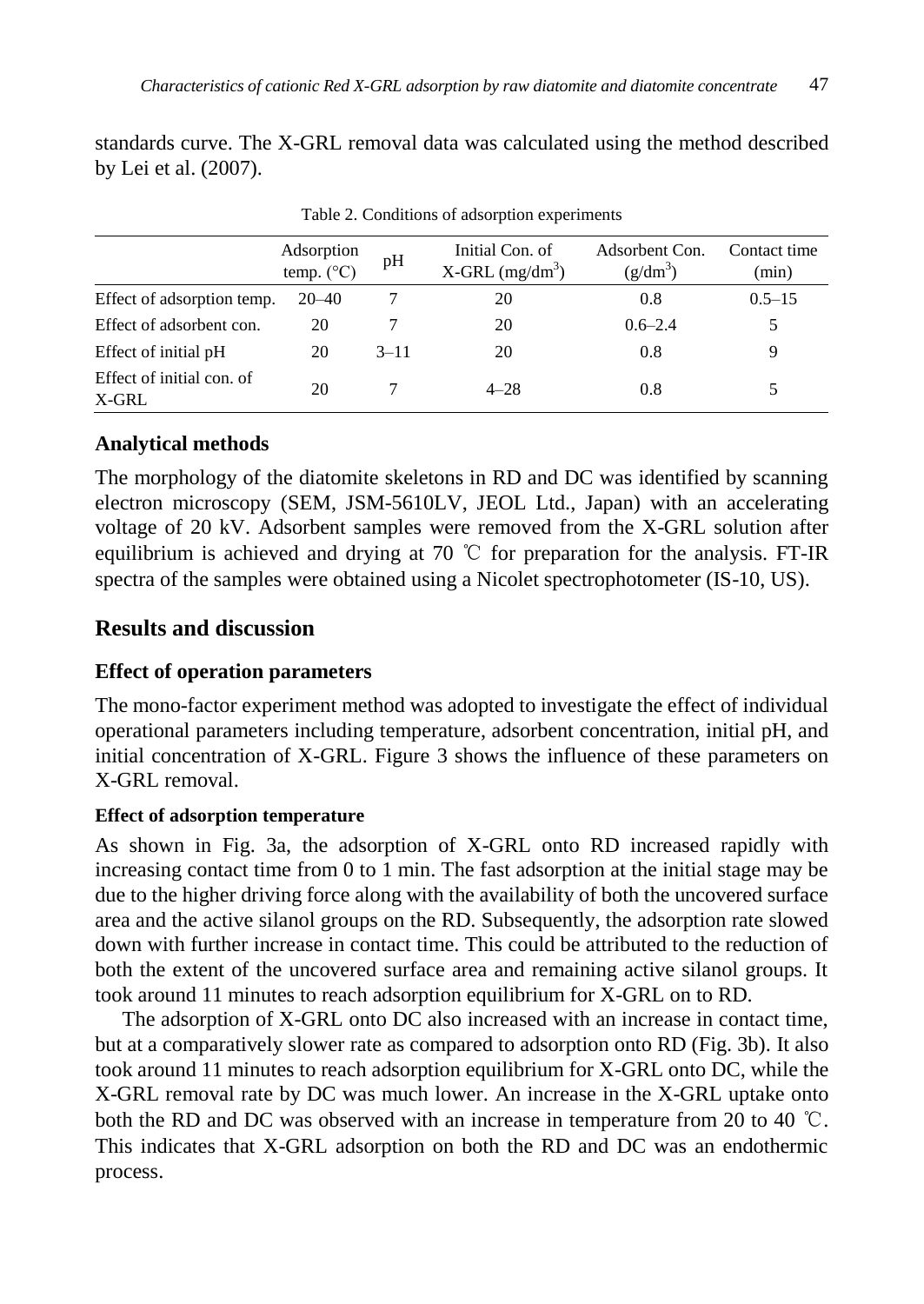

Fig. 3. X-GRL removal with respect to; (a) temperature for RD, (b) temperature for DC, (c) adsorbent concentration, (d) initial pH, (e) initial X-GRL concentration

#### **Effect of adsorbent concentration**

The influence of adsorbent concentration on X-GRL removal is shown in Fig. 3c. As the RD and/or DC concentration increased from 0.6 to 2.4  $g/dm<sup>3</sup>$ , the X-GRL removal rate increased from around 60% up to 100%. When the adsorbent concentration was lower than 1.4  $g/dm^3$ , the X-GRL removal rates by RD were higher than those by DC. However, the difference in removal rate decreased gradually after 1.4  $g/dm<sup>3</sup>$ , and the X-GRL removal rate reached 99% at 2.4  $g/dm<sup>3</sup>$ . Obviously, the higher the amount of diatomite disposed into the aqueous solution, the higher was the X-GRL absorption.

### **Effect of initial pH**

Figure 3d shows notable increases in the X-GRL adsorption by RD and DC in a pH range of 3–11. However, the degradation of X-GRL by OH- was very obvious. Before adding any adsorbent, the X-GRL removal rate reached to over 80% in the pH of 9–11. In a previous work it has been proved that the auxochrome of some kinds of dyes may be affected from the absence of OH in alkaline conditions (Hao et al., 2000). The reason for the low removal rates in acid conditions is the fact that excess  $H^+$  ions compete with the dye cation to adsorb onto available sites on the adsorbent surface. In this regard, the neutral pH is the optimum condition for the X-GRL removal onto RD and DC.

### **Effect of initial concentration of X-GRL**

As shown in Fig. 3e, with the increase of initial concentration of X-GRL from 4 to 28 mg/dm<sup>3</sup>, the rate of adsorption of X-GRL on both RD and DC significantly decreased. This can be attributed to the fact that higher initial concentration of X-GRL corresponds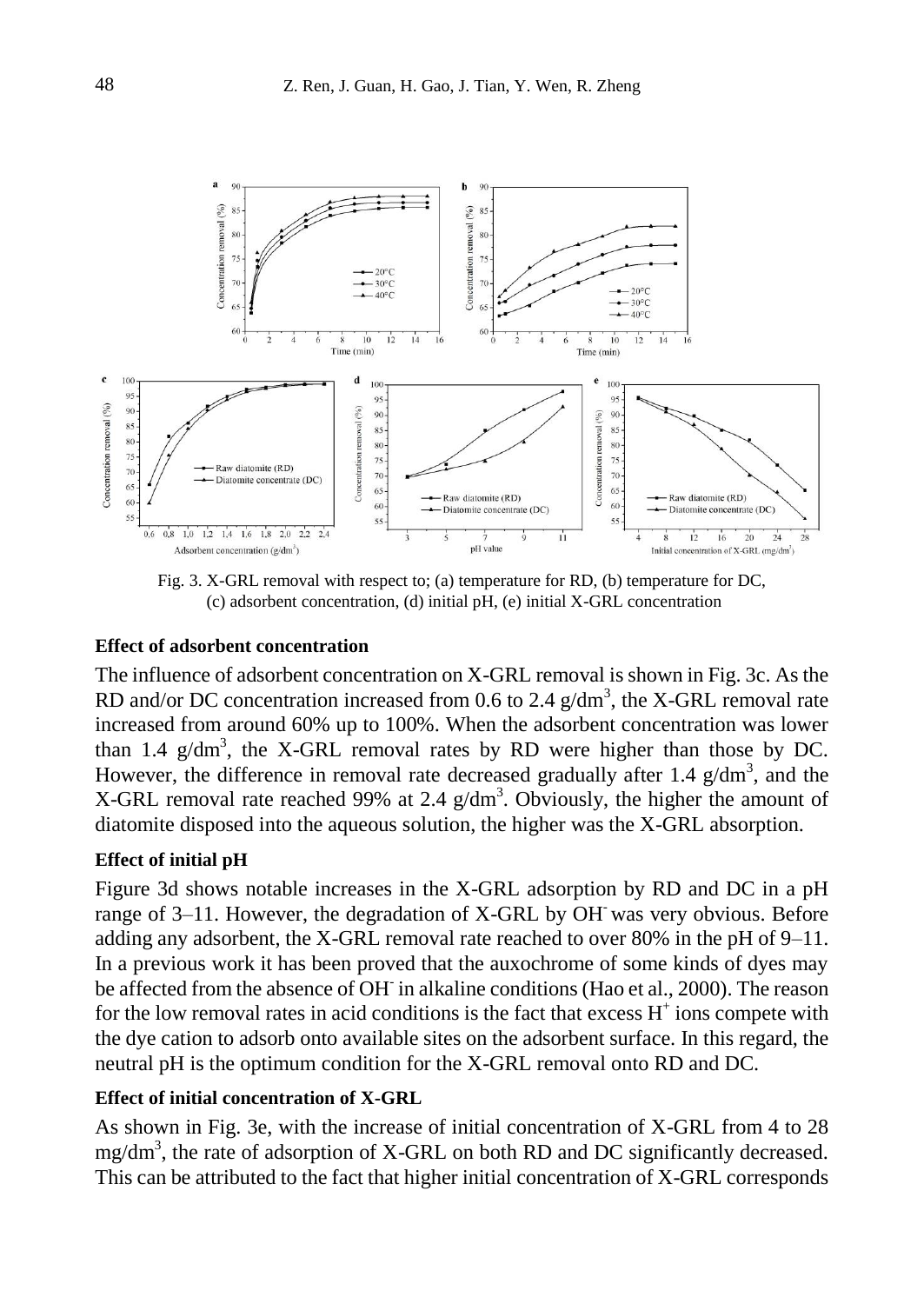to a higher extent of X-GRL molecules, and the removal rate will therefore be lower as the amount of adsorbent remains unchanged.

#### **Adsorption kinetics, isotherms and thermodynamics**

#### **Adsorption kinetics**

Two kinetic models, namely, pseudo-first-order and pseudo-second-order are analyzed according to the method reported by Ho and McKay (1999) and Ho et al. (2000). From the slope and intercept of straight portion of the linear plots obtained by plotting ln  $(q_e-q)$  vs. t (Fig. 4a), the values of the pseudo-first-order rate constants  $k_1$  and  $q_e$  were calculated and listed in Table 3. Figure 4b shows the plot of  $t/q_t$  against *t*. The values of the pseudo-second-order rate constants  $k_2$  and  $q_e$  (Table 3) were determined from the slope and intercept of the plot.



Fig. 4. Comparison of kinetics of X-GRL adsorption onto RD and DC according to (a) pseudo-first-order, (b) pseudo-second-order

|                      | equation                                                  | sample    | model                                    |                | parameters  |       |
|----------------------|-----------------------------------------------------------|-----------|------------------------------------------|----------------|-------------|-------|
| Pseudo               |                                                           |           |                                          | k <sub>1</sub> | $q_{\rm e}$ | $R^2$ |
| $1st$ order          | $\ln(q_a - q_t) = L n q_a - k_1 t$                        | <b>RD</b> | $\ln(q_e - q_t) = -0.523t + 2.225$ 0.523 |                | 9.25        | 0.915 |
| model                |                                                           | DC        | $ln(q_e - q_t) = -0.425t + 1.960$        | 0.425          | 7.10        | 0.803 |
| Pseudo               |                                                           |           |                                          | k <sub>2</sub> | $q_{\rm e}$ | $R^2$ |
| $2nd$ order<br>model | $\frac{t}{q_t} = \frac{1}{k_2 {q_e}^2} + \frac{1}{q_e} t$ | <b>RD</b> | $t/a = 0.046t + 0.011$                   | 0.192          | 21.74       | 0.999 |
|                      |                                                           | DC        | $t/at = 0.053t + 0.017$                  | 0.165          | 18.87       | 0.999 |

Table 3. Kinetic parameters for X-GRL adsorption by RD and DC

The results show that both of the correlation coefficients of the pseudo-second-order model for RD and DC are 0.999, and these values are larger than those obtained according to the pseudo-first-order model (0.915 and 0.803). This implied that the adsorption of X-GRL onto RD and DC was better represented the pseudo-second-order model.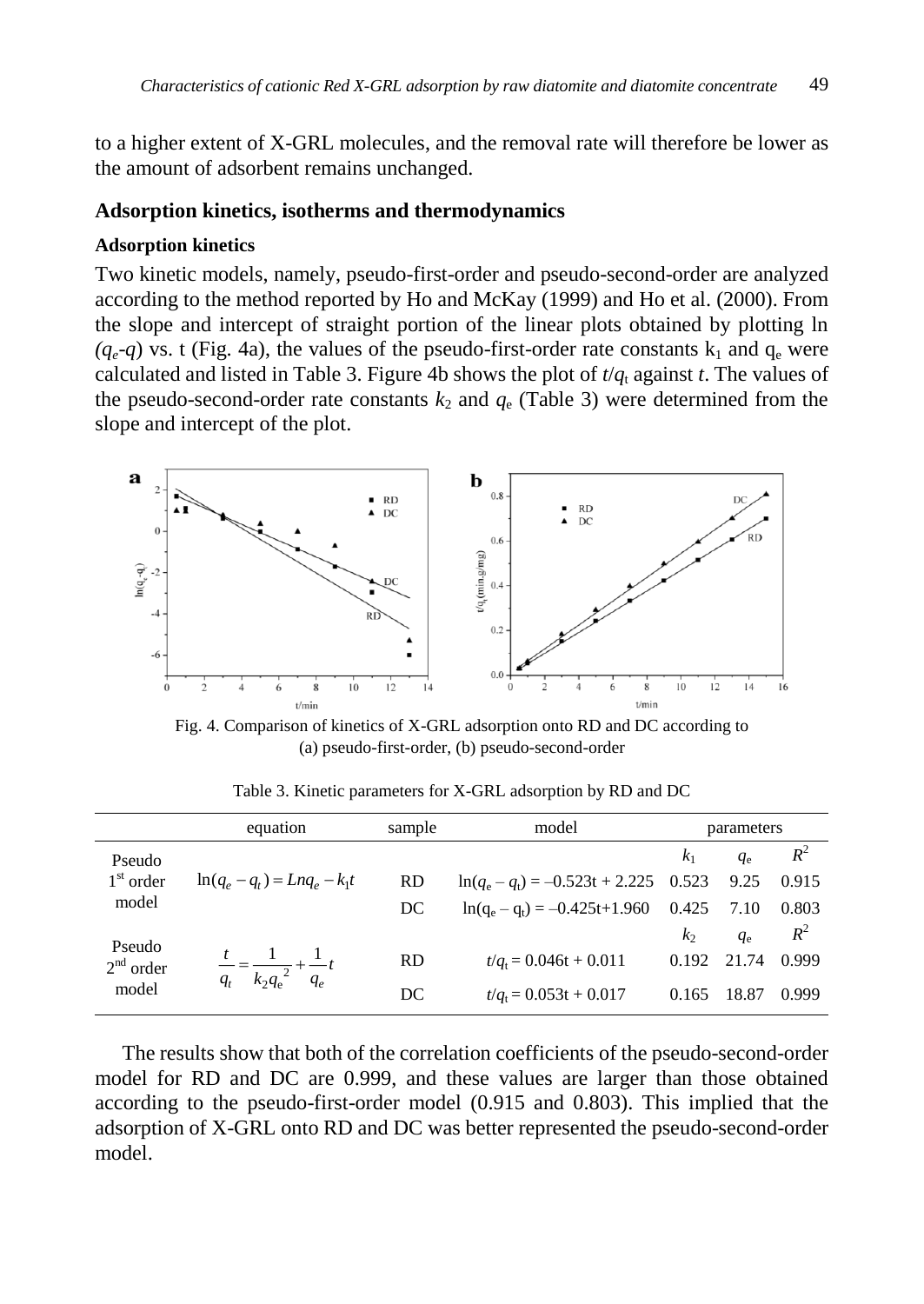### **Equilibrium isotherms**

The equilibrium data were analyzed according to two isotherm equilibrium models, namely, Langmuir and Freundlich. Parameters were obtained using the method described previously (He et al., 2009; Li et al., 2011). From the slope and intercept of straight portion of the linear plots of  $C_e/q_e$  vs.  $C_e$  (Fig. 5a), the parameters of the Langmuir equations were calculated and listed in Table 4. Figure 5b shows the plot of ln*q*<sup>e</sup> against ln*C*<sup>e</sup> . The parameters of the Freundlich equations (Table 4) were determined from the slope and intercept of the plot.



Fig .5. Isotherm equilibrium models of X-GRL adsorption onto RD and DC according to Langmuir (a), Freundlich (b)

The Langmuir isotherms represented the X-GRL adsorption onto RD and DC in a better way as has been indicated by the comparatively higher  $R^2$ . This corresponds to monolayer adsorption behavior of X-GRL onto RD and DC. According to the fitting results, the corresponding monolayer saturated adsorption capacity for RD and DC reaches 25.19 mg/g and 20.96 mg/g, respectively.

|           | Langmuir              |                    |       | Freundlich                     |      |       |
|-----------|-----------------------|--------------------|-------|--------------------------------|------|-------|
| Sample    | $q_{\rm m}$<br>(mg/g) | ΔJ.<br>$(dm^3/mg)$ | $R^2$ | $K_F$<br>(dm <sup>3</sup> /mg) | 1/n  | $R^2$ |
| <b>RD</b> | 25.19                 | 1.04               | 0.998 | 11.00                          | 0.40 | 0.959 |
| DC        | 20.96                 | 1.09               | 0.998 | 9.60                           | 0.34 | 0.955 |

Table 4. Parameters of Langmuir and Freundlich equations

### **Thermodynamic study**

Due to a better representation of X-GRL adsorption onto RD and DC by the Langmuir isotherms, the thermodynamic data could be calculated using Van't Hoff equations. From the slope and intercept of straight portion of the linear plots of  $\ln K_d$  vs.  $1/T$  (Fig.6), the values of the standard enthalpy change  $(\Delta H)$  and standard entropy change  $(\Delta S)$  were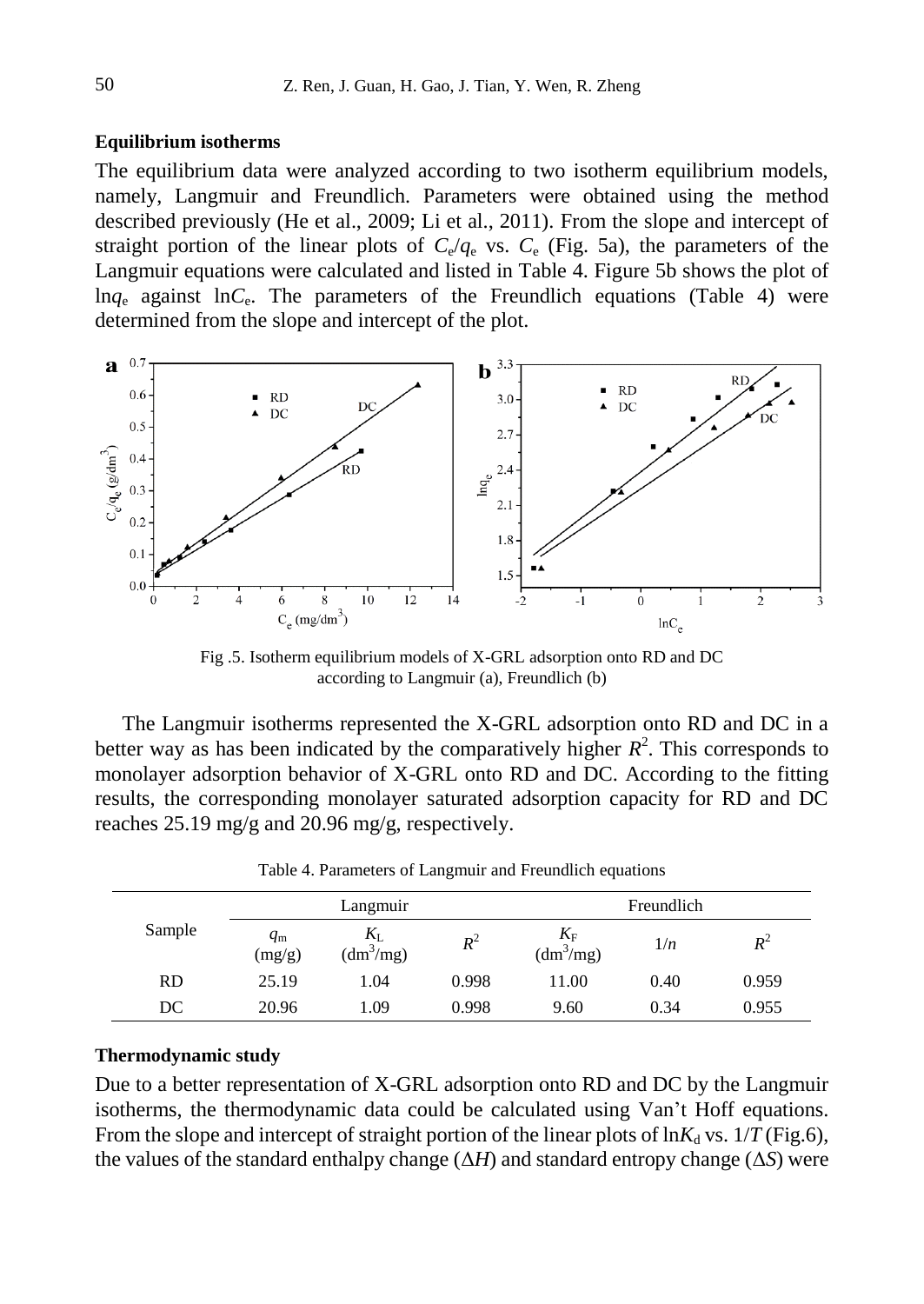calculated. The calculated thermodynamic parameters (standard free energy changes (Δ*G*), standard enthalpy change (Δ*H*), standard entropy change (Δ*S*)) at each temperature and equilibrium adsorption amount for RD and DC are presented in Table 5 and Table 6, respectively.



Fig. 6. Fitted curves of changes of standard enthalpy and standard entropy of X-GRL adsorption on RD (a) and DC (b)

| $q_{e}$ | $\wedge$ H | $\triangle S$ | $\triangle G/(kJ/mol)$ |         |         |  |
|---------|------------|---------------|------------------------|---------|---------|--|
| (mg/g)  | (KJ/mol)   | J/(mol·K)     | 293K                   | 303K    | 313K    |  |
| 8.0     | 11.76      | 62.91         | $-6.69$                | $-7.26$ | $-7.95$ |  |
| 11.0    | 11.88      | 61.71         | $-6.22$                | $-6.78$ | $-7.45$ |  |
| 14.0    | 12.06      | 60.34         | $-5.64$                | $-6.18$ | $-6.85$ |  |
| 17.0    | 12.37      | 58.79         | $-4.87$                | $-5.39$ | $-6.05$ |  |
| 19.0    | 12.75      | 57.71         | $-4.18$                | $-4.69$ | $-5.34$ |  |

Table 5. Values of thermodynamic parameters for absorption of X-GRL onto RD with respect to temperature and equilibrium adsorption amount

Table 6. Values of various thermodynamic parameters for absorption of X-GRL onto DC with respect to temperature and equilibrium adsorption amount

| $q_{\rm e}$ | $\wedge$ H | $\triangle S$ | $\triangle G/(K J/mol)$ |         |         |
|-------------|------------|---------------|-------------------------|---------|---------|
| (mg/g)      | /(KJ/mol)  | /J/(mol·K)    | 293K                    | 303K    | 313K    |
| 8.0         | 10.67      | 57.45         | $-6.17$                 | $-6.74$ | $-7.32$ |
| 11.0        | 11.42      | 57.83         | $-5.52$                 | $-6.09$ | $-6.68$ |
| 14.0        | 12.81      | 59.54         | $-4.63$                 | $-5.22$ | $-5.82$ |
| 17.0        | 16.15      | 66.15         | $-3.22$                 | $-3.88$ | $-4.55$ |
| 19.0        | 23.39      | 84.72         | $-1.43$                 | $-2.30$ | $-3.12$ |

These results show that there is a similar trend in terms of thermodynamic parameters for RD and DC. The negative values of  $\Delta G$  at all studied conditions indicate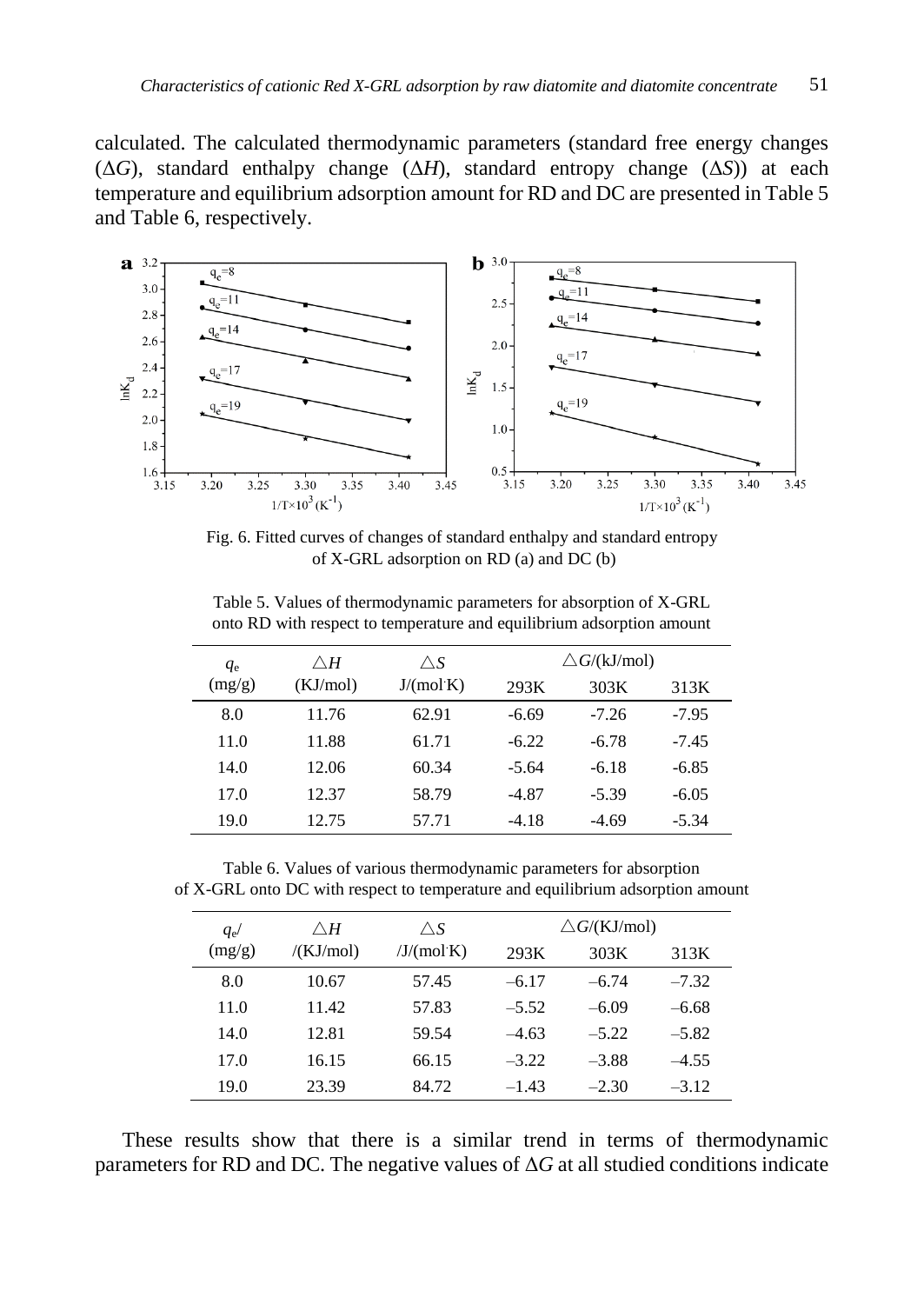that the adsorption of X-GRL onto RD and DC followed a spontaneous trend. Besides, physical adsorption could be accepted to have played an important role in the X-GRL uptake by both adsorbents, as confirmed by the  $\Delta G$  values ranging between -20 to 0 kJ/mol. The positive values of Δ*H* at all studied conditions revealed that the adsorption was an endothermic process and this was supported by the increasing removal rate with rising temperature. The positive values of Δ*S* reflected the affinity of X-GRL towards RD and DC, and also indicated increased randomness at the adsorbent/solution interface during adsorption (Li et al., 2011).

### **Adsorption mechanisms**

The FT-IR spectra of X-GRL, RD, DC and the diatomite samples after adsorption are presented in Fig. 7. The band at around  $3440 \text{ cm}^{-1}$  is due to the stretching vibrations of adsorbed water, and the band at  $1635 \text{ cm}^{-1}$  reflects H-O-H bending vibration of water. For RD and DC, the bands at around 1097, 797 and 469  $cm^{-1}$  represent the asymmetric stretching, symmetric stretching and bending vibrations of Si-O-Si bonds, respectively (Saidi et al., 2012; Xiao et al., 2004). Compared with RD, the  $SiO<sub>2</sub>$  content of DC was higher as shown by the relatively higher intensity of the peak at  $1097 \text{ cm}^{-1}$ , which complies with the results of the XRF and XRD analysis. Moreover, the intensity of the bands at 3435 and 1097  $cm^{-1}$  increased when the dye was adsorbed onto RD and DC. These two bands also tended to occur at higher wavenumbers after adsorption under the influence of the  $3447$  and  $1147 \text{ cm}^{-1}$  bands of the azo-dye, X-GRL.

Figure 8 shows the morphology of RD and DC obtained by SEM. It is known that the fine particles rejected by concentration consisted of little extents of diatomite skeletons and clay particles. The specific surface area decreased from 27.3 to 13.0  $m^2/g$  after concentration of diatomite. The decrease of specific surface area was attributed to the removal of these fine impurities with relatively higher specific surface areas (Ediz et al., 2010; Sun et al., 2013). It was previously shown that clay minerals like illite with high surface area could have a remarkable ability of dye adsorption (Kahr and Madsen, 1995). In this respect, it could be claimed that RD with a higher content of fine particles and thus, higher surface area could uptake more X-GRL as compared to DC.

It is known that the zero point of charge (ZPC) of diatomite is around pH 5.4. Diatomite surface is degenerated by -OH groups and oxygen bridges, which act as adsorption sites. The reason for the poor removal of X-GRL at lower pH's than the ZPC condition is that the electrostatic repulsion between positively charged X-GRL molecules and the diatomite surface was increased. With a pH higher than the ZPC value, negative charges on the biomass surface starts to accumulate, and cationic X-GRL becomes attractable to the diatomite surface (Khraisheh et al., 2005A; Vijayaraghavan et al., 2008). These findings comply with the findings about the effects of initial pH in this study.

There is an electrostatic attraction between the X-GRL molecules and the negatively charged diatomite surface. The X-GRL is hydrophilic in nature due to the hydration of polar groups and charged groups in the molecular structure of X-GRL (He et al., 2009),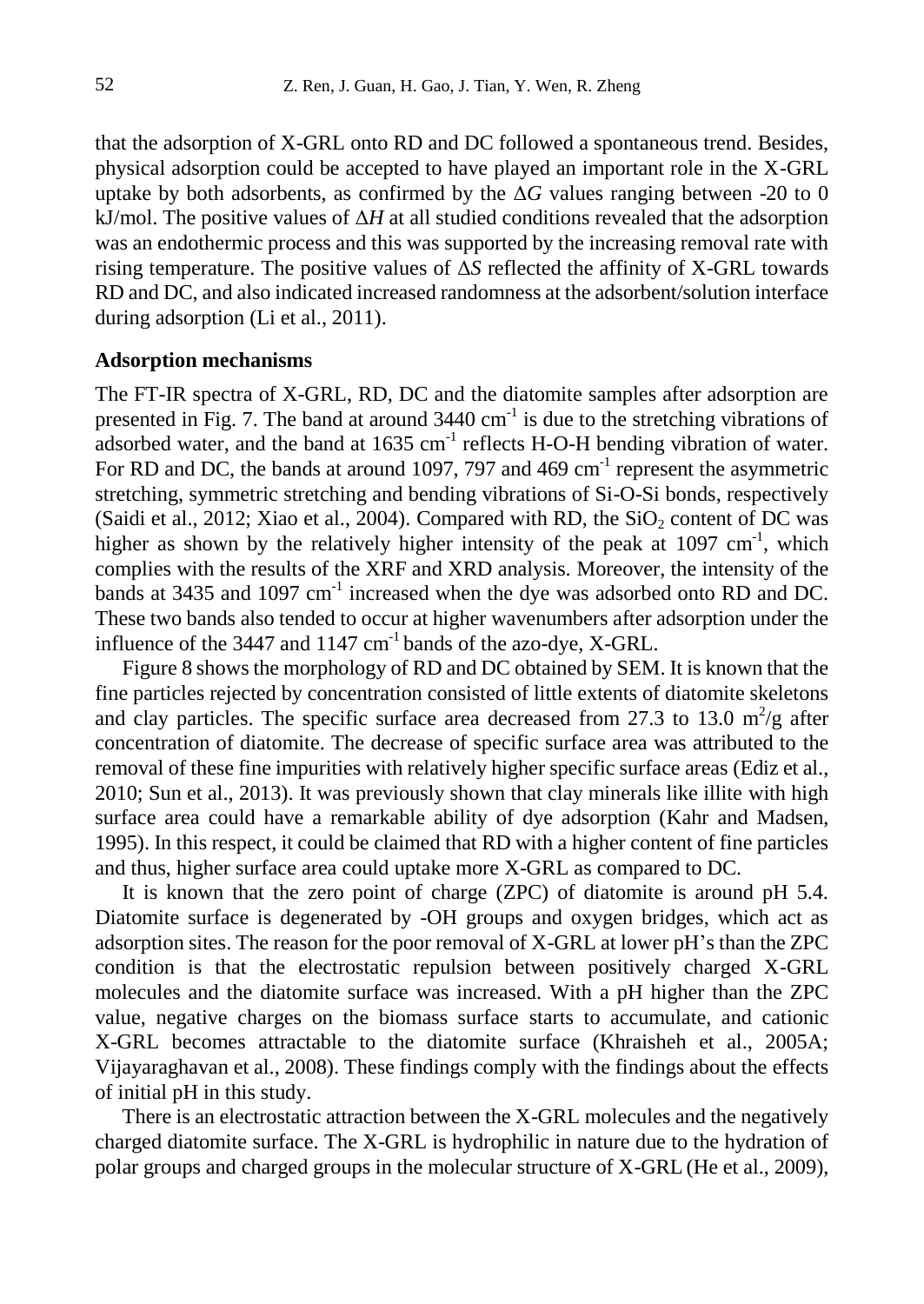and hence, the X-GRL molecules adsorb onto diatomite surface through van der Waals force. In this respect it could be deduced that the main driving forces of the physical adsorption of the azo-dye, X-GRL on diatomite were electrostatic attraction and Van der Waals force.



Fig. 7. FT-IR spectra of the samples



Fig. 8. SEM images of RD and DC

# **Conclusions**

Similar mechanisms were found responsible for X-GRL adsorption onto raw diatomite (RD) and diatomite concentrate (DC). The equilibrium adsorption capacity of RD and DC increased slightly with temperature, and the neutral pH condition was found to favour the adsorption process. Adsorption processes was best represented by the pseudo-second-order model, the Langmuir adsorption isotherms. Adsorption was endothermic under all conditions. The adsorptions followed a spontaneous trend, and physical adsorption could have played an important role. The main driving forces of the physical adsorption of X-GRL on the diatomite were electrostatic attraction and Van der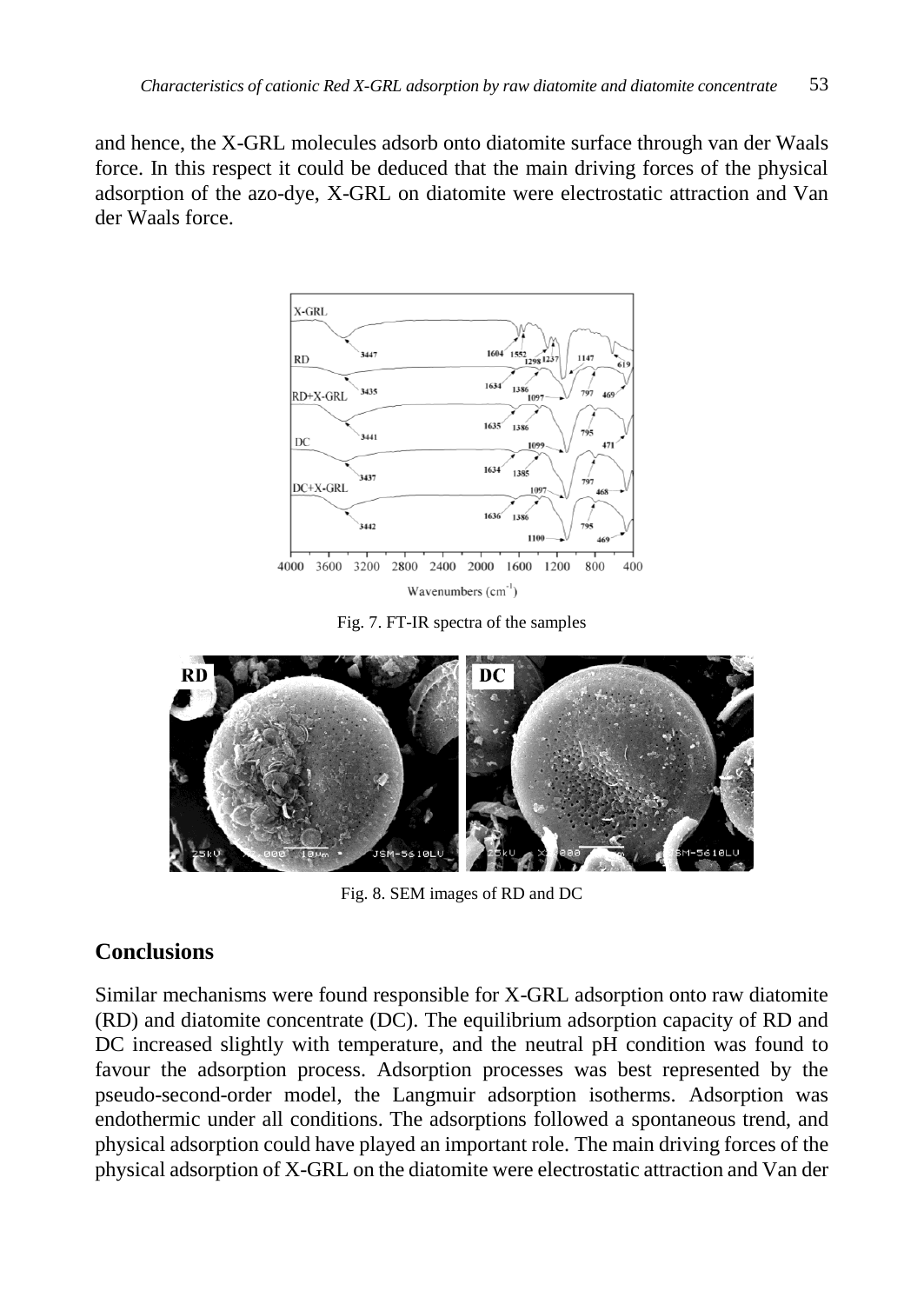Waals forces. Also, it was seen that RD could uptake more X-GRL than DC owing to higher content of fine particles with higher surface area. In view of the findings of this study, raw diatomite can be suggested as a cost-effective absorbent alternative to active carbon for the removal of azo-dye, X-GRL.

#### **Acknowledgements**

This work was financially supported by the Key Science and Technology Support Programs (2011BAB03B07) of the Ministry of Science and Technology of China.

#### **References**

- AMIN N.K., 2009, *Removal of direct blue-106 dye from aqueous solution using new activated carbons developed from pomegranate peel: adsorption equilibrium and kinetics*, J. Hazard. Mater. 165, 52–62.
- BAE J. S., FREEMAN H. S., 2007, *Aquatic toxicity evaluation of new direct dyes to the daphnia magna*, Dyes Pigments, 73, 81–85.
- BAHRAMIAN B., ARDEJANI F.D., MIRKHANI V., BADII K., 2008, *Diatomite-supported manganese Schiff base: An efficient catalyst for oxidation of hydrocarbons*, Appl. Catal. A: Gen. 345, 97–103.
- EDIZ N., BENTLI I., TATAR I., 2010, *Improvement in filtration characteristics of diatomite by calcination*, Int. J. Miner. Process. 94, 129–134.
- ERDEM E., COLGECEN G., DONAT R., 2005, *The removal of textile dyes by diatomite earth*, J. Colloid Interface Sci. 282, 314–319.
- HAO O.J., KIM H., CHIANG P.C., 2000, *Decolorization of wastewater*, Crit. Rev. Environ. Sci. Technol. 30, 449–505.
- HE S.H., ZHOU Y., GU Z.P., XIE S.B., DU X., 2009, *Adsorption of two cationic dyes from aqueous solution onto natural attapulgite*, Int. Conf. Bioinformatics Biomed. Eng., iCBBE. 1–5.
- HO Y. S., MCKAY G., 1999, *Pseudo-second order model for sorption processes*, Process. Biochem. 34, 451–465.
- HO Y. S., NG J. C. Y., MCKAY G., 2000, *Kinetics of pollutant sorption by biosorbents: Review*, Sep. Purif. Methods. 29, 189–232.
- ISIL M., SPONZA D.T., 2005, *Effects of alkalinity and co-substrate on the performance of an upflow anaerobic sludge blanket (UASB) reactor through decolorization of Congo Red azo dye*, Bioresour. Technol. 96, 633–643.
- KAHR G., MADSEN F.T., 1995, *Determination of the cation exchange capacity and the surface area of bentonite, illite and kaolinite by methylene blue adsorption*, Appl. Clay Sci. 9, 327–336.
- KHRAISHEH M.A.M. , AL-GHOUTI M.A., ALLEN S.J., AHMAD M.N., 2005A, *Effect of OH and silanol groups in the removal of dyes from aqueous solution using diatomite*, Water Res. 39, 922–932.
- KHRAISHEH M.A.M., AL-GHOUTI M.S., 2005B, *Enhanced dye adsorption by microemulsion-modified calcined diatomite (µE-CD)*, Adsorpt. 11, 547–559.
- LEI L.C., DAI Q.Z., ZHOU M.H., ZHANG X.W., 2007, *Decolorization of cationic red X-GRL by wet air oxidation: Performace optimization and degradation mechanism*, Chemosphere. 68, 1135–1142.
- LI H.L., LEI H.Y., YU Q., LI Z., FENG X., YANG B.J., 2010, *Effect of low frequency ultrasonic irradiation on the sonoelectro-Fenton degradation of cationic red X-GRL*, Chem. Eng. J. 160, 417–422.
- LI Y.H., DU Q.J., LIU T.H., QI Y., ZHANG P., WANG Z.H., XIA Y.Z., 2011, *Preparation of activated carbon from Enteromorpha prolifera and its use on cationic red X-GRL removal*, Appl. Surf. Sci. 257, 10621–10627.